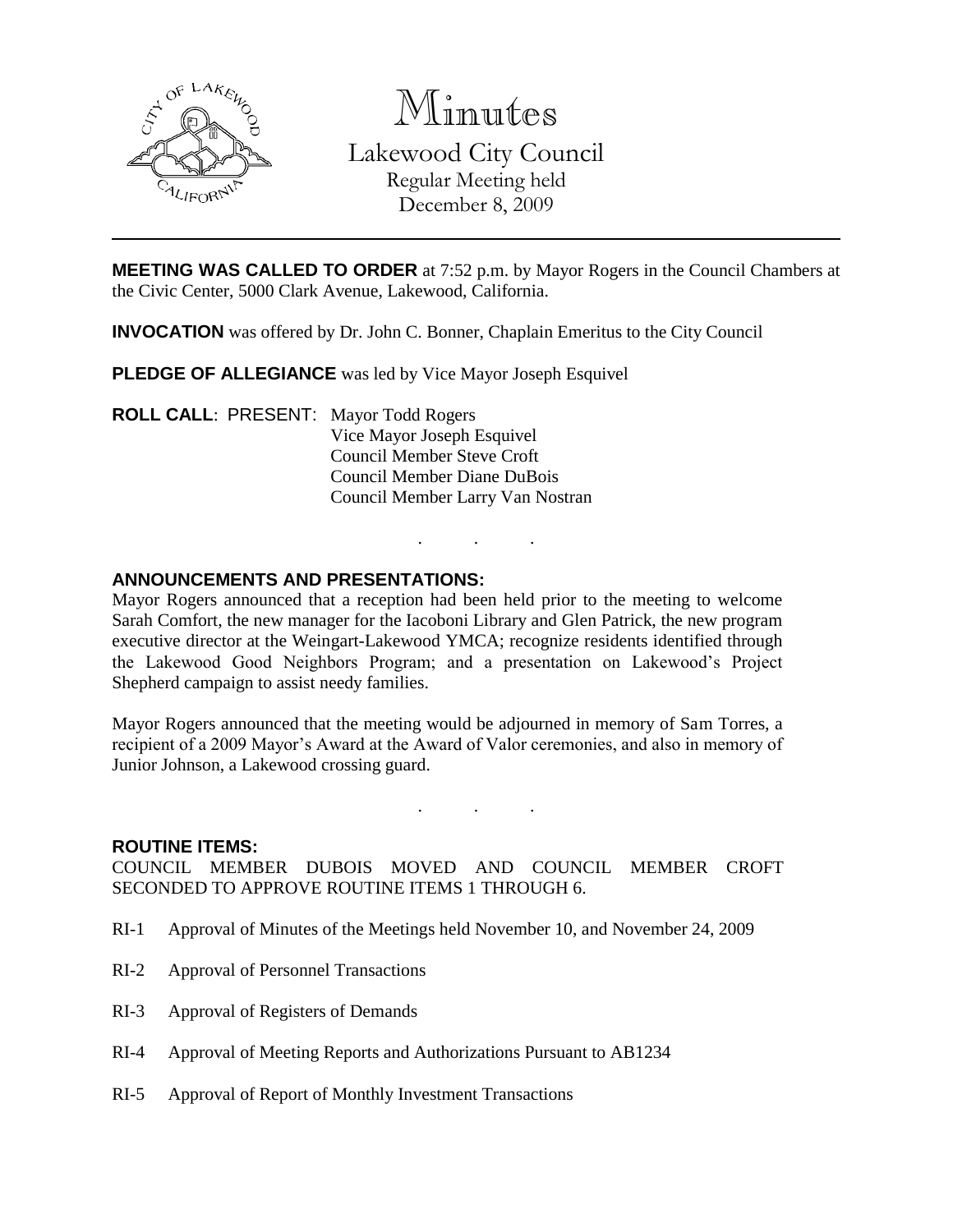City Council Minutes December 8, 2009 Page 2

#### **ROUTINE ITEMS:** Continued

RI-6 Approval of Amendment to Agreement for Fire and Security Systems Upgrades with Stanley Security Solutions

UPON ROLL CALL VOTE, THE MOTION WAS APPROVED:

AYES: COUNCIL MEMBERS: Van Nostran, DuBois, Croft, Esquivel and Rogers NAYS: COUNCIL MEMBERS: None

# **1.1 • SECOND READING AND ADOPTION OF ORDINANCE NO. 2009-7; GRANTING AN OIL PIPELINE FRANCHISE TO PACIFIC PIPELINE SYSTEM**

. . .

City Attorney Steve Skolnik advised that the ordinance had been introduced at the November 10, 2009 City Council meeting and was presented for public hearing and adoption.

ORDINANCE NO. 2009-7; AN ORDINANCE OF THE CITY COUNCIL OF THE CITY OF LAKEWOOD GRANTING AN OIL PIPELINE FRANCHISE TO PACIFIC PIPELINE SYSTEM LLC was read by title by the City Clerk.

Mayor Rogers opened the public hearing at 7:58 p.m. and called for anyone in the audience wishing to address the City Council on this matter. There was no response.

COUNCIL MEMBER VAN NOSTRAN MOVED AND COUNCIL MEMBER CROFT SECONDED TO CLOSE THE PUBLIC HEARING, WAIVE FURTHER READING AND ADOPT ORDINANCE NO. 2009-7. UPON ROLL CALL VOTE, THE MOTION WAS APPROVED:

AYES: COUNCIL MEMBERS: Van Nostran, DuBois, Croft, Esquivel and Rogers NAYS: COUNCIL MEMBERS: None

 $\mathbf{r}$  .  $\mathbf{r}$  ,  $\mathbf{r}$  ,  $\mathbf{r}$  ,  $\mathbf{r}$  ,  $\mathbf{r}$ 

### **1.2 • SECOND READING AND ADOPTION OF ORDINANCE NO. 2009-8; PERTAINING TO REFUSE COLLECTION**

The City Attorney advised that the ordinance had been introduced at the November 10th meeting and was presented for public hearing and adoption.

ORDINANCE NO. 2009-8; AN ORDINANCE OF THE CITY COUNCIL OF THE CITY OF LAKEWOOD AMENDING CHAPTER 3 OF ARTICLE V OF THE LAKEWOOD MUNICIPAL CODE PERTAINING TO REFUSE COLLECTION was read by title by the City Clerk.

Mayor Rogers opened the public hearing at 8:00 p.m. and called for anyone in the audience wishing to address the City Council on this matter. There was no response.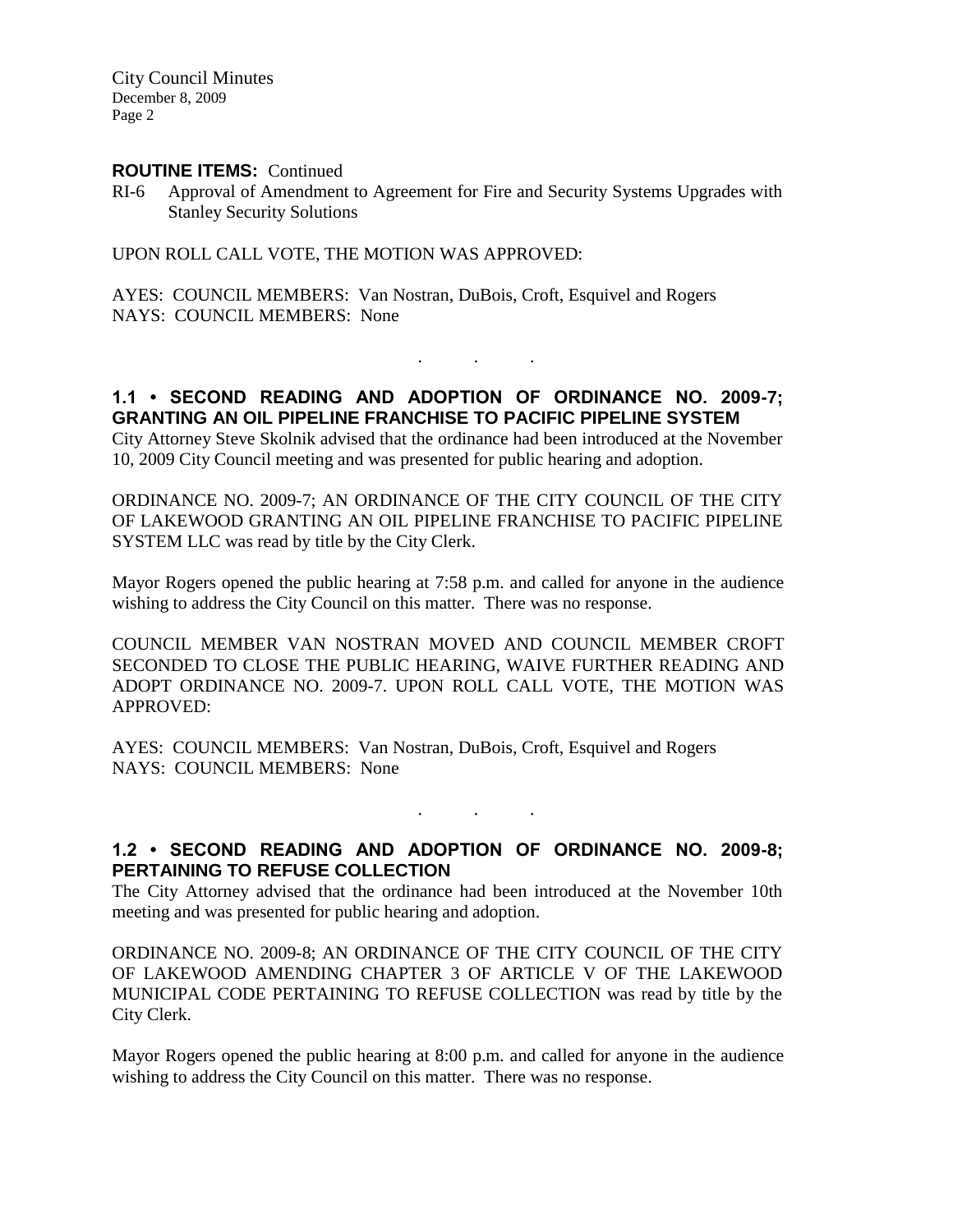# **1.2 • SECOND READING AND ADOPTION OF ORDINANCE NO. 2009-8; PERTAINING TO REFUSE COLLECTION - Continued**

COUNCIL MEMBER DUBOIS MOVED AND VICE MAYOR ESQUIVEL SECONDED TO CLOSE THE PUBLIC HEARING, WAIVE FURTHER READING AND ADOPT ORDINANCE NO. 2009-8. UPON ROLL CALL VOTE, THE MOTION WAS APPROVED:

AYES: COUNCIL MEMBERS: Van Nostran, DuBois, Croft, Esquivel and Rogers NAYS: COUNCIL MEMBERS: None

### **1.3 • SECOND READING AND ADOPTION OF ORDINANCE NO. 2009-9; PERTAINING TO WATER CONSERVATION IN LANDSCAPING**

. . .

The City Attorney advised that the ordinance had been introduced at the November 10th meeting and was presented for public hearing and adoption.

ORDINANCE NO. 2009-9; AN ORDINANCE OF THE CITY COUNCIL OF THE CITY OF LAKEWOOD AMENDING CHAPTER 6 OF ARTICLE VIII OF THE LAKEWOOD MUNICIPAL CODE PERTAINING TO WATER CONSERVATION IN LANDSCAPING was read by title by the City Clerk.

Mayor Rogers opened the public hearing at 8:02 p.m. and called for anyone in the audience wishing to address the City Council on this matter. There was no response.

COUNCIL MEMBER DUBOIS MOVED AND COUNCIL MEMBER CROFT SECONDED TO CLOSE THE PUBLIC HEARING, WAIVE FURTHER READING AND ADOPT ORDINANCE NO. 2009-9. UPON ROLL CALL VOTE, THE MOTION WAS APPROVED:

AYES: COUNCIL MEMBERS: Van Nostran, DuBois, Croft, Esquivel and Rogers NAYS: COUNCIL MEMBERS: None

#### **3.1 • APPEAL OF TRANSIENT OCCUPANCY TAX HEARING DECISION FOR TRADE WINDS HOTEL, 11441 E. CARSON STREET** *[Decision Continued from November 10, 2009]*

. . .

Administrative Services Director Diane Perkin reported to the City Council that staff had been meeting with the Trade Winds Hotel owners to reconcile the tax issue. She stated that it was a lengthy process which would include guidance on proper bookkeeping and reporting for the tax.

The City Attorney advised that this item had been specifically continued from the last meeting to this date, but that the Council may wish to consider tabling the item at this point and only bringing it back before the Council if necessary.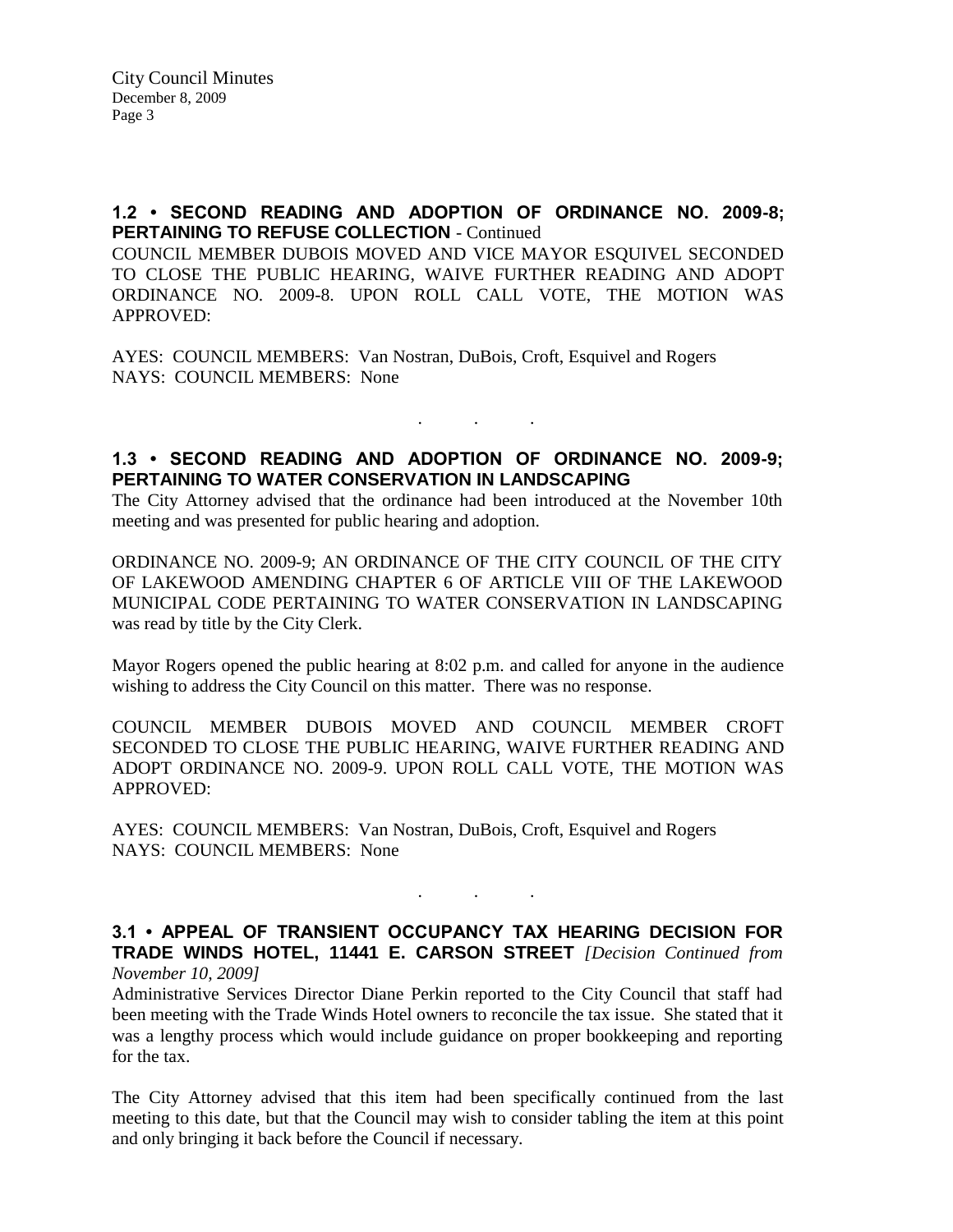#### **3.1 • APPEAL OF TRANSIENT OCCUPANCY TAX HEARING DECISION FOR TRADE WINDS HOTEL, 11441 E. CARSON STREET** - Continued

COUNCIL MEMBER VAN NOSTRAN MOVED AND COUNCIL MEMBER DUBOIS SECONDED TO TABLE THE TOT HEARING DECISION. UPON ROLL CALL VOTE, THE MOTION WAS APPROVED:

. . .

AYES: COUNCIL MEMBERS: Van Nostran, DuBois, Croft, Esquivel and Rogers NAYS: COUNCIL MEMBERS: None

**3.2 • HAZARD MITIGATION PLAN**

Acting Community Development Director Sonia Southwell introduced Ken Goettel, the consultant who had worked with staff on Lakewood's Hazard Mitigation Plan. Mr. Goettel displayed slides and provided an overview of the Plan. He stated that the Plan was an educational document that assessed the types of hazard the community could face and the risk they posed. The Plan outlined positive actions that could be taken by the City to reduce risks. He noted that the most likely hazards were natural ones such as earthquakes or flooding and that the objective of the plan was to make the City more disaster resistant and resilient. It was the recommendation of staff that the City Council adopt the proposed resolution to approve the Hazard Mitigation Plan and direct staff to submit the document to the California Office of Emergency Services and the Federal Emergency Management Agency for review and approval.

Mayor Rogers inquired about the seismic rating of earthquakes used in the vulnerability assessment of dam failure. Mr. Goettel stated that the inundation map did not use a specific earthquake rating formula and that while flood impacts on levees were measured in hundreds of years, for dams, it was measured in thousands of years.

RESOLUTION NO. 2009-60; A RESOLUTION OF THE CITY COUNCIL OF THE CITY OF LAKEWOOD ADOPTING THE CITY OF LAKEWOOD 2009 HAZARD MITIGATION PLAN AND DIRECTING THE SAME TO BE SUBMITTED TO THE OFFICE OF EMERGENCY SERVICES AND THE FEDERAL EMERGENCY MANAGEMENT AGENCY FOR REVIEW AND APPROVAL

COUNCIL MEMBER DUBOIS MOVED AND COUNCIL MEMBER VAN NOSTRAN SECONDED TO APPROVE STAFF'S RECOMMENDATIONS AND ADOPT RESOLUTION NO. 2009-60. UPON ROLL CALL VOTE, THE MOTION WAS APPROVED:

. . .

AYES: COUNCIL MEMBERS: Van Nostran, DuBois, Croft, Esquivel and Rogers NAYS: COUNCIL MEMBERS: None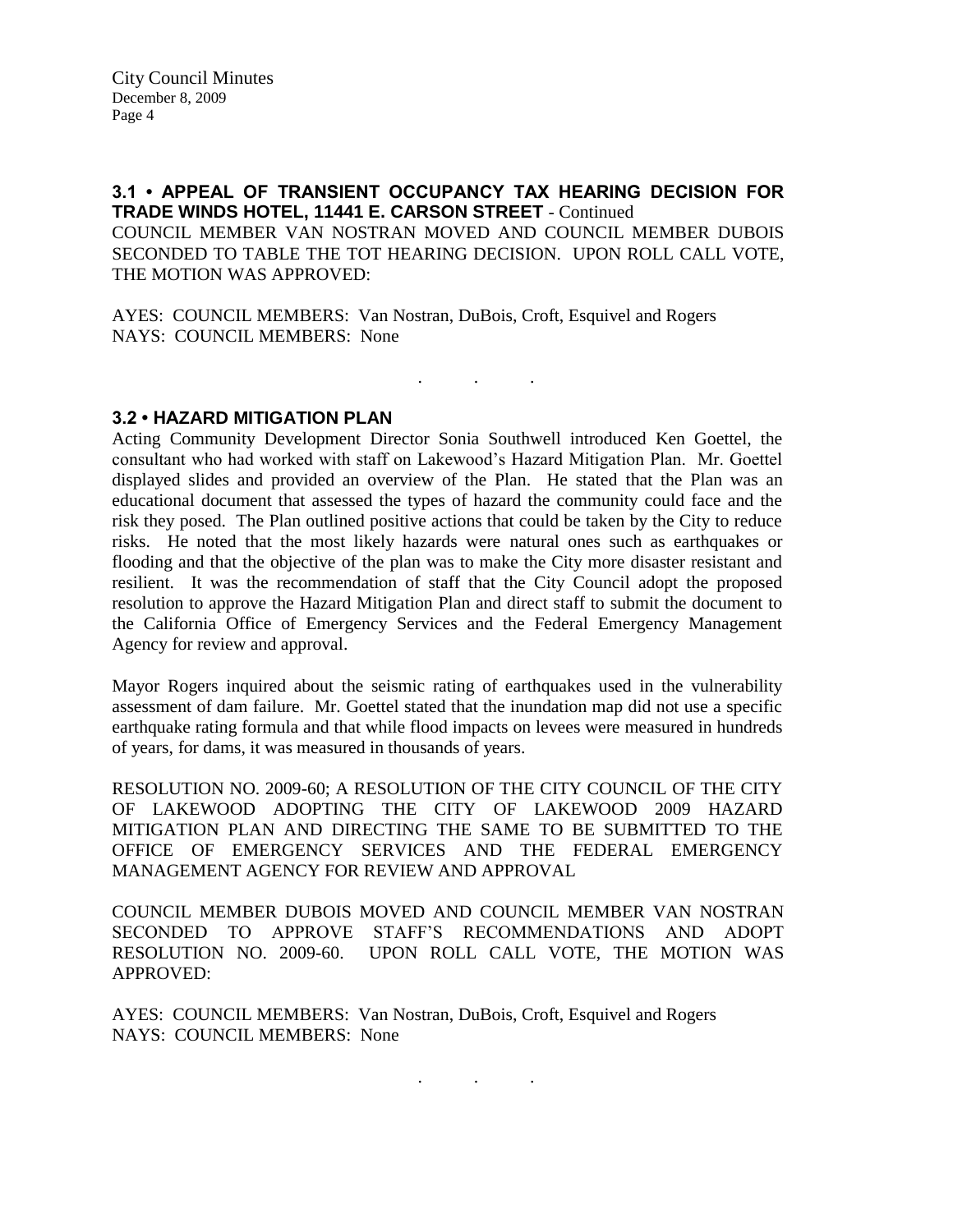# **3.3 • AMENDMENT TO NEIGHBORHOOD STABILIZATION PROGRAM (NSP) JOINT USE AGREEMENT**

The Acting Director of Community Development made a presentation based on the memo in the agenda and stated that the City Council had approved a Joint Use Agreement with the cities of Bellflower, Downey and Paramount on June 9, 2009. She reported that notification had been received from the California Department of Housing and Community Development (HCD) that the use of the term "land banking" would preclude Lakewood from receiving funding under the Program. The proposed use of the funding would be for the acquisition of foreclosed and abandoned residential properties that would be demolished and developed into affordable housing units at a later date. At the recommendation of HCD, the application has been amended and a new resolution prepared for re-submittal. It was the recommendation of staff that the City Council conduct a public hearing to receive any public comment on the amendment to the application and then to adopt the proposed resolution which would amend the application for funding.

RESOLUTION NO. 2009-61; A RESOLUTION OF THE CITY COUNCIL OF THE CITY OF LAKEWOOD, APPROVING A JOINT APPLICATION TO THE STATE OF CALIFORNIA FOR THE NEIGHBORHOOD STABILIZATION PROGRAM AND SUPERSEDING RESOLUTION NUMBER 2009-18, DATED JUNE 9, 2009.

Mayor Rogers opened the public hearing at 8:26 p.m. and called for anyone in the audience wishing to address the City Council on this matter. There was no response.

COUNCIL MEMBER VAN NOSTRAN MOVED AND COUNCIL MEMBER CROFT SECONDED TO ADOPT RESOLUTION NO. 2009-61. UPON ROLL CALL VOTE, THE MOTION WAS APPROVED:

AYES: COUNCIL MEMBERS: Van Nostran, DuBois, Croft, Esquivel and Rogers NAYS: COUNCIL MEMBERS: None

. . .

. . .

At 8:27 p.m., the Regular Meeting of the City Council was recessed for the Meeting of the Lakewood Redevelopment Agency. At 8:37 p.m., the City Council Meeting was reconvened.

#### **ORAL COMMUNICATIONS:**

Jonathan Kennelly introduced the members of Boy Scout Pack 67 from St. Cyprian's Church.

. . .